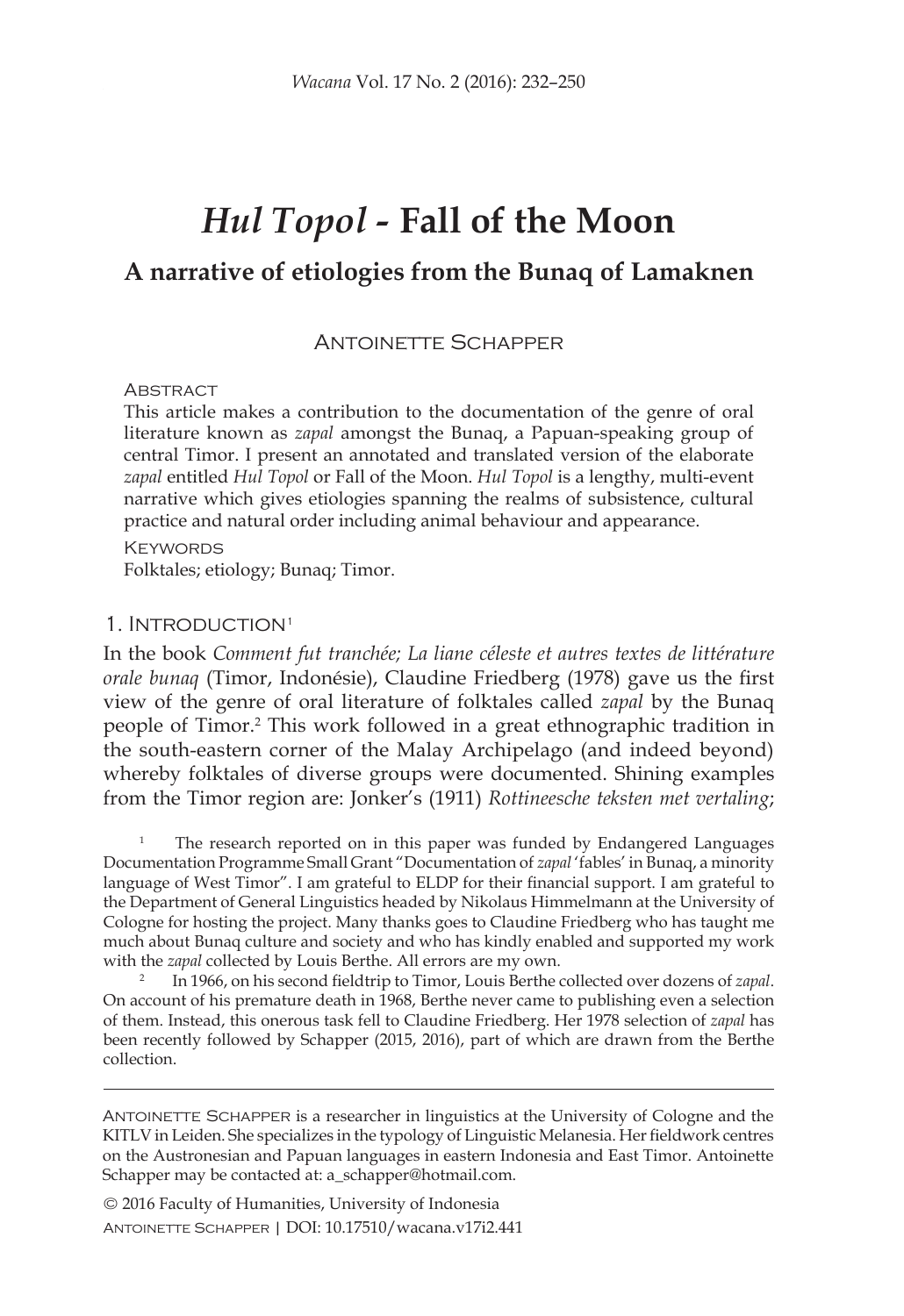Mathijsen's (1915) *Eenige Fabels en Volkslegenden van de Onderafdeeling Beloe;*  Middelkoop's (1939) *Amarassische-Timoreesche teksten;* Campos' (1967) *Mitos e Contos do Timor Português*; Santos' (1967) *Kanoik; Lendas e Mitos de Timor, inter alia*. In more recent times, the documentation of such folktales has sadly fallen out of fashion as an ethnographic pursuit, and today publications presenting them to a wide audience are few and far between.

Since the collection of the *zapal* published in Friedberg (1978), Bunaq traditions of *zapal* telling have been greatly eroded. As foreshadowed by Barnes (1980), the Bunaq position on the border between East and West Timor during the Indonesian military occupation led to much social upheveal and disruption in the intergenerational transmission of traditions, such as *zapal*. The more recent arrival of electricity and television in Bunaq villages has further seen the traditional night-time forum for telling *zapal* lost. As a result, Bunaq children know little of their oral traditions and literature; only elderly community members and some adults have knowledge of more than a few individual narratives from the vast canon of *zapal* that the Bunaq once had. Encapsulating and elucidating aspects of the Bunaq worldview, *zapal* – as with other forms of oral literature – are of undeniable ethnographic interest.

With this article, I seek to add to the documentation of Bunaq oral literature and continue the work of Claudine Friedberg to draw scholarly attention to the *zapal* of the Bunaq. In doing so, I present here an elaborate *zapal* entitled *Hul Topol* or Fall of the Moon. This *zapal* is notable for the fact that it presents a large number of etiologies; a typical *zapal* presents either a single etiology or a set of interrelated etiologies stemming from a single event. *Hul Topol* is a lengthy, multi-event story which gives etiologies spanning the realms of subsistence, cultural practice and natural order including animal behaviour and appearance. Before coming to the text itself, I offer some ethnographic and linguistic background on the Bunaq (Section 2), general information on *zapal* as a genre of oral literature (Section 3), followed by comparative notes on the etiologies found in the text (Section 4). Finally, I present the venacular Bunaq text of *Hul Topol* and a translation into English (Section 5).

#### 2. Ethnographic and linguistic background

The Bunaq people occupy a large area of the central mountainous region of the island of Timor, straddling both sides of the modern border between Indonesian West Timor and independent East Timor (Map 1). They hold a unique position in central Timor. Speaking a Papuan or non-Austronesian language, the Bunaq are surrounded on all sides by Austronesian languages: Kemak to the north, Mambai to the east and Tetun to the south and west. The other Papuan languages of Timor – Fataluku, Makasai and Makalero – are located in a contiguous coastal area on the island's eastern tip.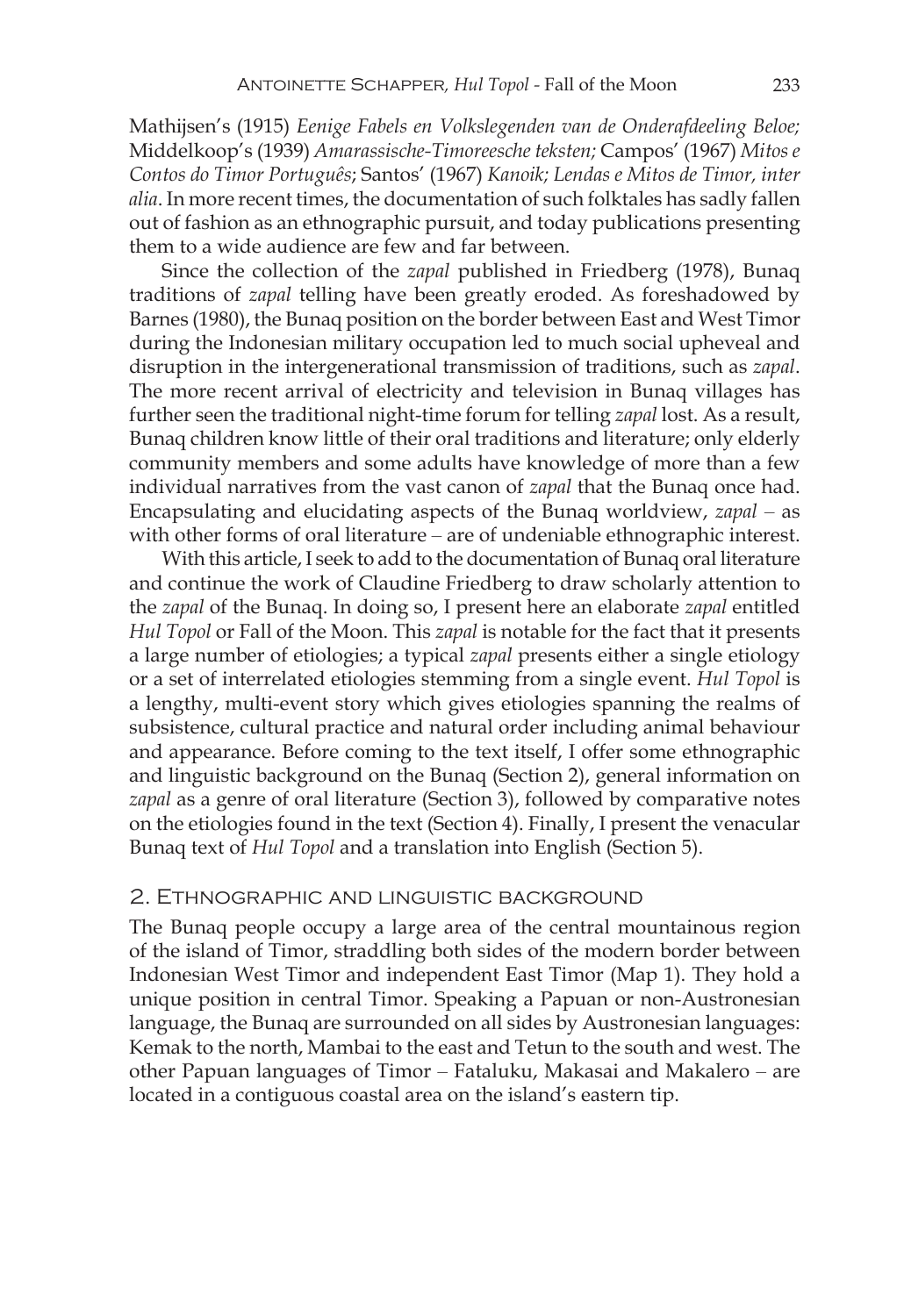

Map 1. The Bunaq in central Timor.

The Bunaq language is widely recognized by the Bunaq and their Austronesian neighbours as "different", and, while Bunaq is rarely learnt by non-Bunaq, almost all Bunaq are fluent in at least one Austronesian language. This bilingualism in Austronesian languages has meant that borrowing and adaptation from Austronesian language and society pervades every aspect of the Bunaq language (see, for example, Berthe 1959, 1963). The sheer number of foreign words and constructions in Bunaq points not merely to millennia of Austronesian contact and multilingualism on the part of the Bunaq, but to their readiness to borrow in order to make their language's stock richer and more subtle (Schapper 2010, 2011a, 2011b).

The Bunaq also present a distinct social character in Timor, in particular, in their lineal organization. In contrast to the other groups in Timor which are either matrilineal (for example, Wehali Tetun), or more commonly patrilineal (for example, Kemak), the Bunaq allow both forms of descent and marriage (Claudine Friedberg personal communication). Similarly, Bunaq constitutes an exception to the pan-Timorese pattern of lineal distinctions in the first ascending generation, whereby father (F) and father's brother (FB) are equated but distinguished from mother's brother (MB) just as mother (M) and mother's sister (MZ) are equated and are distinguished from father's sister (FZ). The Bunaq distinguish father and mother's brother but do not distinguish between mother, mother's sister and father's sister. This "incomplete" lineality has implications in the organization and fluidity of social groupings among the Bunaq. Fox (2011: 248-249) sees this as the Bunaq having made an incomplete transition to the Austronesian pattern of lineality.

In short, the frequently novel manner in which the Bunaq integrate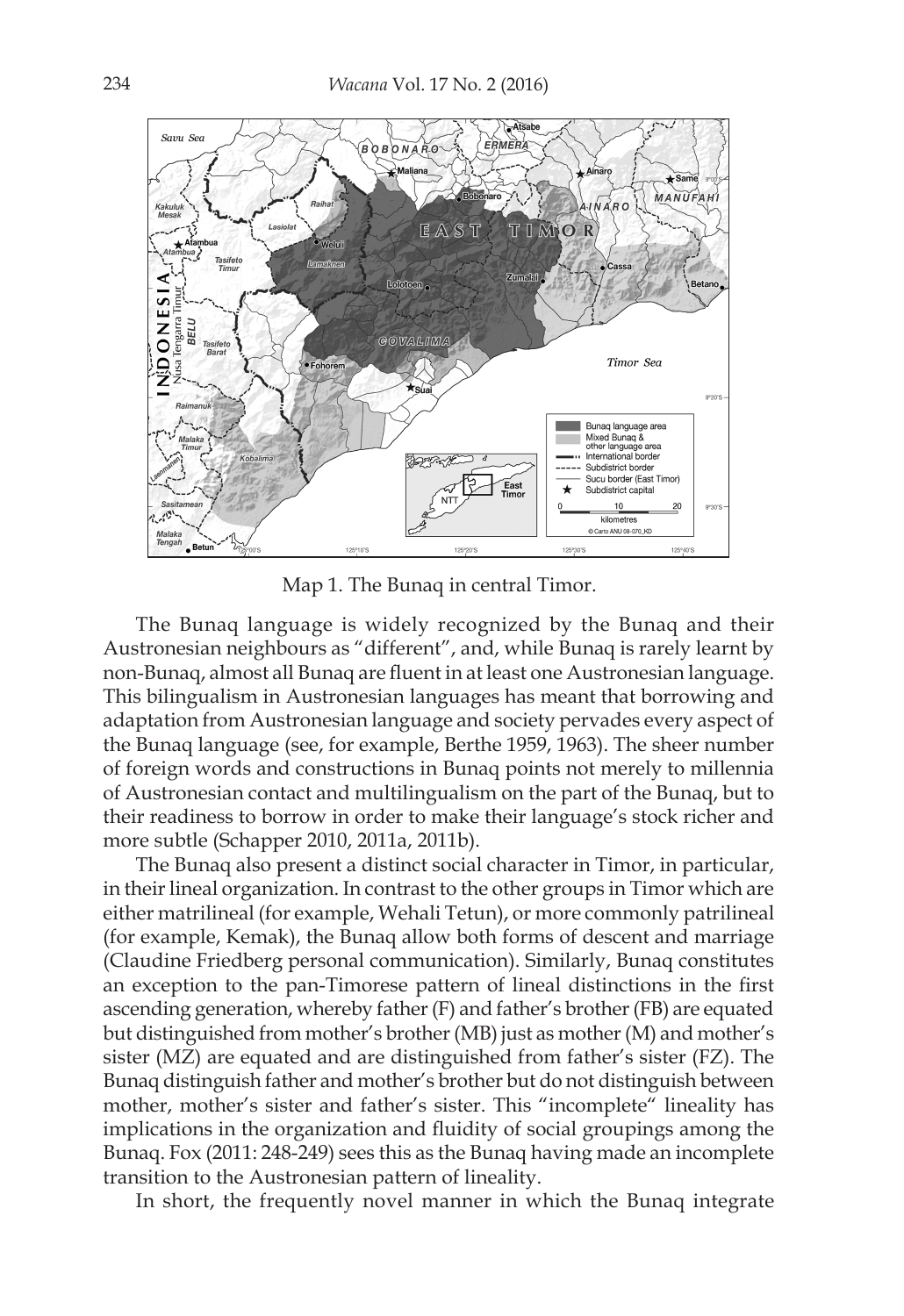Austronesian social and linguistic structures shows not simply accommodation of alien powers, but a mixture of covert resistance and inspired collaboration.

#### 3. Zapal as a genre of oral literature

*Zapal* (also *sapal* or *zupal* depending on the individual, small dialectal differences between speakers in Lamaknen) is a genre of oral literature among the Bunaq people of Lamaknen. In other parts of the Bunaq area in East Timor, folktales of the kind denoted by *zapal* in Lamaknen are not known as such, and instead constitute an unnamed genre of oral literature.<sup>3</sup> In this article, I will restrict myelf to *zapal* as understood by the Bunaq of Lamaknen.

Traditionally, *zapal* are typically told by the adults of a house using the Bunaq of everyday communication after the evening meal when children are going to bed.<sup>4</sup> According to the Bunaq tradition, *zapal* cannot be told during the daytime; if they are, the anuses of the collected individuals, both speakers and listeners, will fill with worms. Despite their frequent comic elements, most *zapal* are seen to have a serious end: preparing children for life by illustrating a particular moral lesson. At the end of a telling, the lesson of the *zapal* is often explicated by the adults to the children. The lessons which are reoccurent and emphasized in *zapal* comprise:

- the importance of respect for and deference to one's elders, be they one's own parents, from one's family or in the wider world, including those in authority.
- the principle that good deeds will result in good outcomes for the person who does them, whilst bad deeds will only be returned with bad.
- that diligence, resilience and patience are the best ways in which to achieve one's aspirations in life.
- courage, intelligence, prosperity are three wordly means through which in death a person achieves reunification with the ancestors.

Thus *zapal* are seen not only as entertainment but also as contributing to children's education and developing their characters to become useful and productive members of society.

Many *zapal* have further, etiological functions, which occur either in combination with or independent of any moral. Etiological *zapal* seek to provide explanations for the origins of the order in the Bunaq world as it is today, in particular, traits of animals and plants, rituals, social practices, geographical features of the landscape, and physical properties of materials.

This is not to say that the term is unknown outside of Lamaknen, rather where it is know it has a different reference. Lúcio de Sousa (personal communication) found that *zupal* referred to a genre of riddles among the Bunaq of Lamakhitu in East Timor. 4 *Zapal*, unlike other forms of Bunaq oral literature, do not typically use the ritual

language involving paralellistic half-lines. Very occasionally, short *zapal* may be told in simple parallelisms, such as in *zapal Keu o Apa takirik* (Schapper 2016). This may be seen as a "soft" way of introducing children to parallelistic speech. See Berthe's (1972) *Bei Gua, itinerate des ancetres: mythes des Bunaq de Timor* for an extended view of the ritual language.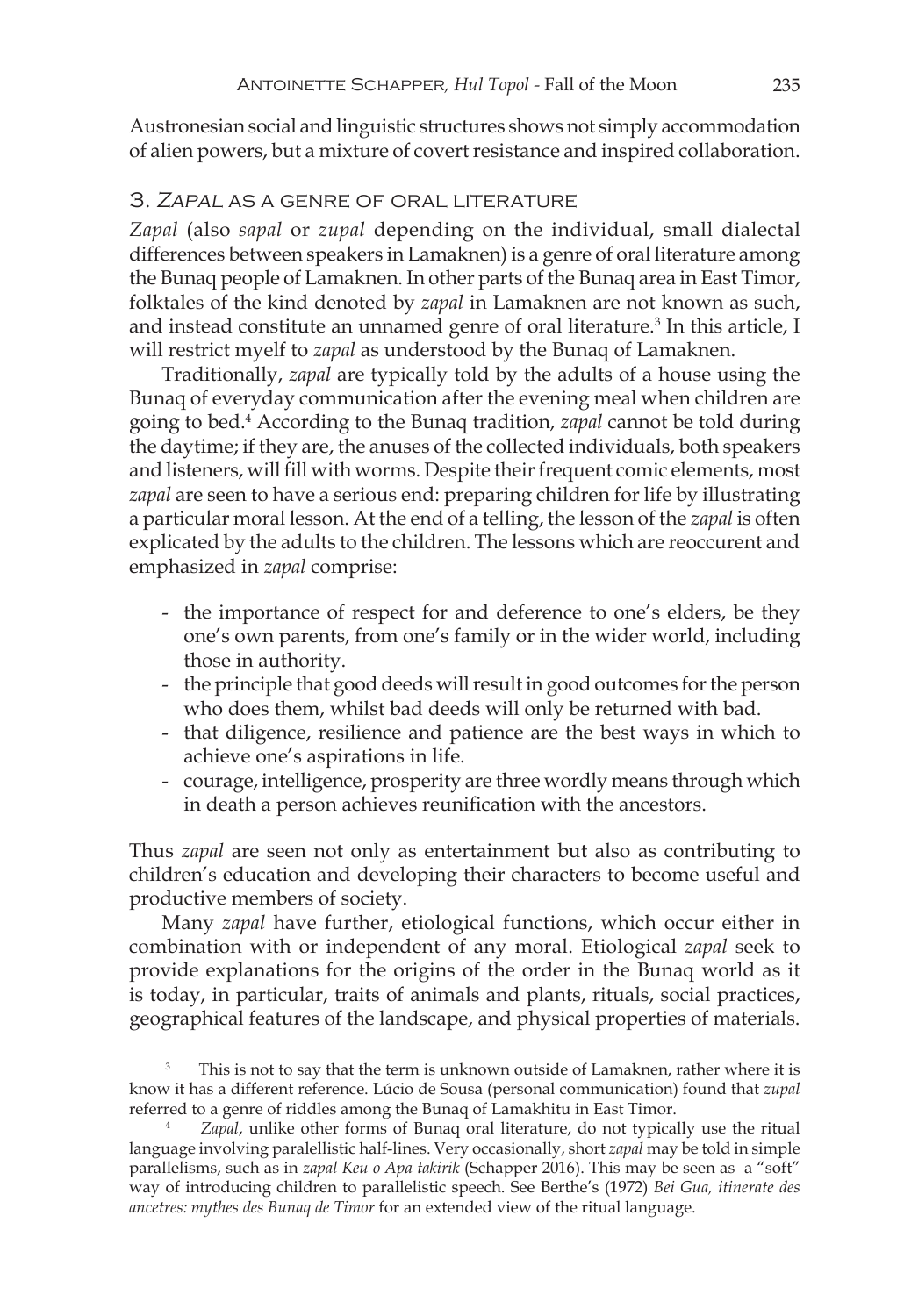Set in the remote past, these *zapal* typically feature anthropomorphized animals, plants, inanimate objects, often cast in the role of ancestors.

In the collection of *zapal* published by Friedberg (1978), etiological *zapal* with characters of this kind were not represented. That is not to say that the *zapal* presented were not etiological; "How the heavenly liana was cut" explains how the earth and sky, the two inhabited realms of Bunaq cosmology once bound together by a liana, became seperated. However, in this *zapal* humans are the only actors. By contrast, in *Hul Topol* the etiological focus is on the reigning order in the earthly realm alone and non-human actors dominate, as will be seen in the following section.

### 4. The etiologies of Hul Topol

The etiologies in *Hul Topol* are set around the descent of the Moon to the earth. The Moon represents the paternal half of the primodial couple symbolized by the parallelism *eme hot - ama hul* 'mother sun - father moon'. The Moon's presence brings all the creatures of the earth together in worship. Set in the early years after the separation of the earth from the sky when humans were still united with other life, this gathering represents the defining event in the history of the earth. It is at this time that natural ordering of the diurnal rhythm, the distribution of creatures and the splintering off of humans from animals. In what follows in this section, I provide comparative notes on the etiologies presented in *Hul Topol*. At this point, the reader may wish to skip forward to section 5 and read the *zapal* itself.

#### WHY RICE IS THE FOOD OF OFFERING

Once the Moon is settled on earth and all are gathererd around him in adoration, the question arises as to what he will eat. The food of both humans and animals is offered to the Moon, but he refuses it. Then, three women strike upon the idea of offering the Moon rice, a grain which was, at this early time of the earth, not eaten. The Moon accepts the rice and all rejoice.

Traditionally, amongst the Bunaq rice is consumed on ritual occasions and was offered to guests and to the ancestors. The Moon's eating of rice provides the etiology of its use as the ritual food used in offerings. Whilst this specific etiology is not made explicit by the teller, it is, however, implied from the narrator's observation that, whilst rice was known at the time, it was not eaten, with other cereals such as millet being preferred. I have confirmed the etiological interpretation in discussions with Bunaq people.

This event is one of several Bunaq stories concerning the origin of rice and rice eating among the Bunaq. In another story, the stealing of rice grain among other seeds is the origin of death among humans (Friedberg 1971).

#### Why night follows day, why the friarbird wears a helmet, why the crow is black

Amongst the creatures collected in close quarters around the Moon, fights begin to break out. First and foremost amongst these is the dispute between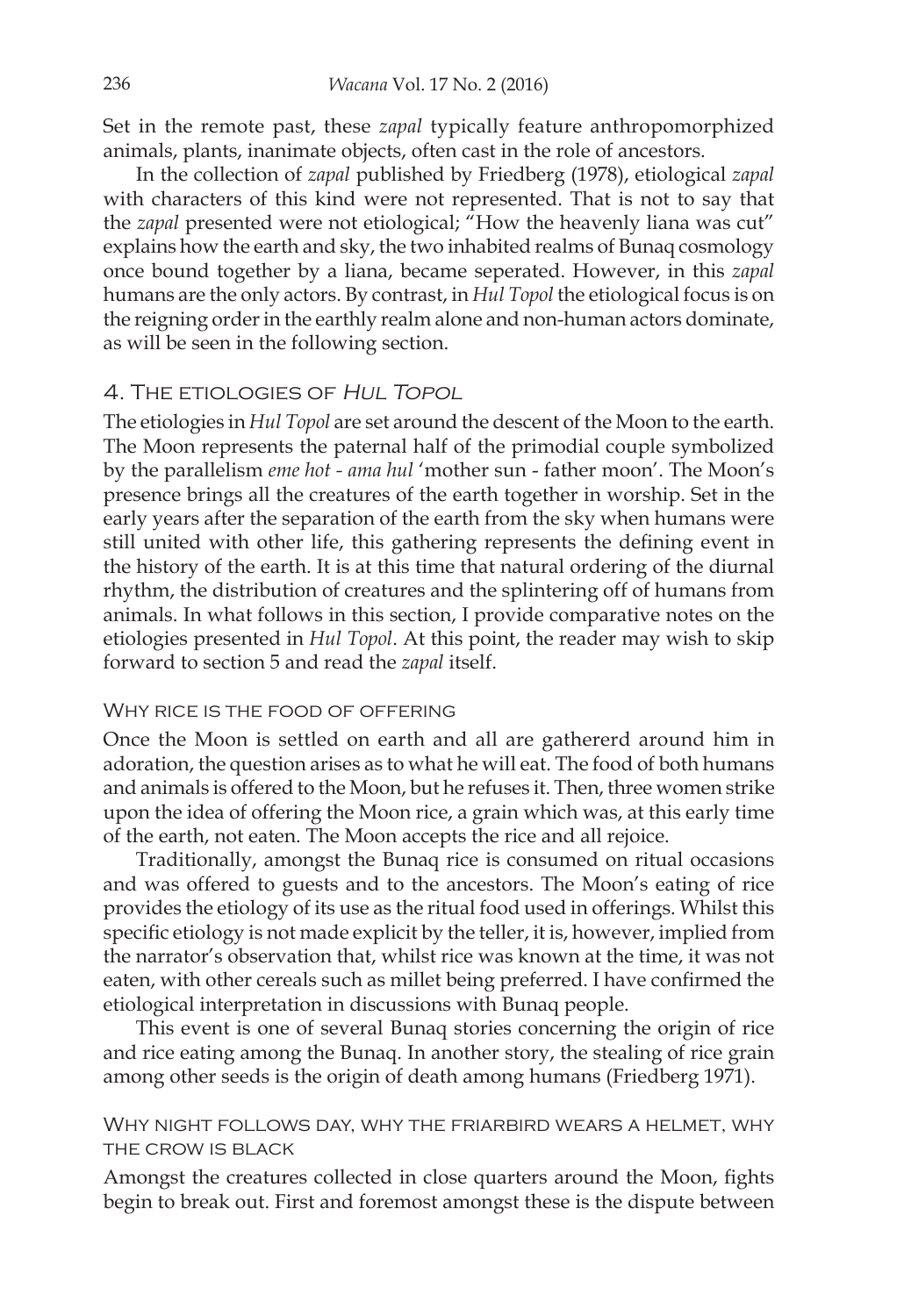two birds, Bunaq *koak* = Helmetet Friarbird (*Philemon buceroides*) and *laqo* = Large-billed Crow (*Corvus macrorhynchos*). The friarbird contends that one day should alternate with one night, while the crow maintains that seven days in sucession should be followed by seven nights in sucession. The crow becomes angry at the friarbird's instistence and pummels the friarbird's head stripping its head of feathers. The friarbird retaliates dousing the crow in indigo soaked water and turning his feathers back. The Moon intervenes and agrees with the friarbird that night and day should alternate one after the other, as today.

Forth (1992) was the first to identify the wide dispersal of stories in Southeast Indonesia centred on a quarrel between the Friarbird and an avian antagonist of varible species. In this narrative set, as in this Bunaq story, the friarbird contends that there should be one day and one night alternating with one another as at present, while the other bird demands that there be seven nights followed by seven nights. Of the set described in Forth (1992, 2007, 2008) and Hicks (1997, 2006), the Bunaq friarbird narrative most closely resembles the friarbird story of the Mambae, eastern neighbours of the Bunaq, presented by Hicks (2006).

The Mambae narrative, as in this Bunaq version, tells of a contest between a friarbird and a crow, and not a pigeon, as in the stories on Flores identified by Forth. Both the Mambae and Bunaq narratives are etiological, setting out the origin of the earth's diurnal cycle, the distinctive featherless head of the friarbird, and the black colour of the crow. A unique feature of this Bunaq friarbird narrative is that the quarrel between the friarbird and crow is just one of several etological disputes occurring around the Moon. This is important in that in this Bunaq version of the narrative it is the Moon who then settles the dispute in the favour of the friarbird.

The Bunaq also tell the friarbird story as a *zapal* in its own right without reference to the Moon or Moon Fall. See *zapal Laqo halali Koak* in Schapper (2015: 61-62).

#### Why the water buffalo has no teeth, why the swallow is so small

The next dispute erupts between Bunaq *apa* = domestic water buffalo (*Bubalus bubalis*) and *bokekiraq* = Pacific Swallow (*Hirundo tahitica*). The fight begins when the swallow brags to his friends that he is as big and as strong as the buffalo. Annoyed, the buffalo offers to swap bodies with the swallow, who replies that no one would want to have the cavernous, unsatiatable belly of a buffalo. At this, the buffalo tramples the bird resulting in his diminutive stature. In response, the swallow kicks the buffalo in the head, causing his upper teeth to scatter.

As in the friarbird and the crow sub-narrative, here we have two interrelated etiologies for observed characteristics of animals: water buffalo lack teeth in their top jaw and instead have a dental pad which aids them in chewing their food; the Pacific swallow is the smallest of swallow species found in Timor, especially with its tail being shorter than that of other swallow species.

Stories of how the water buffalo lost its teeth are recurrent throughout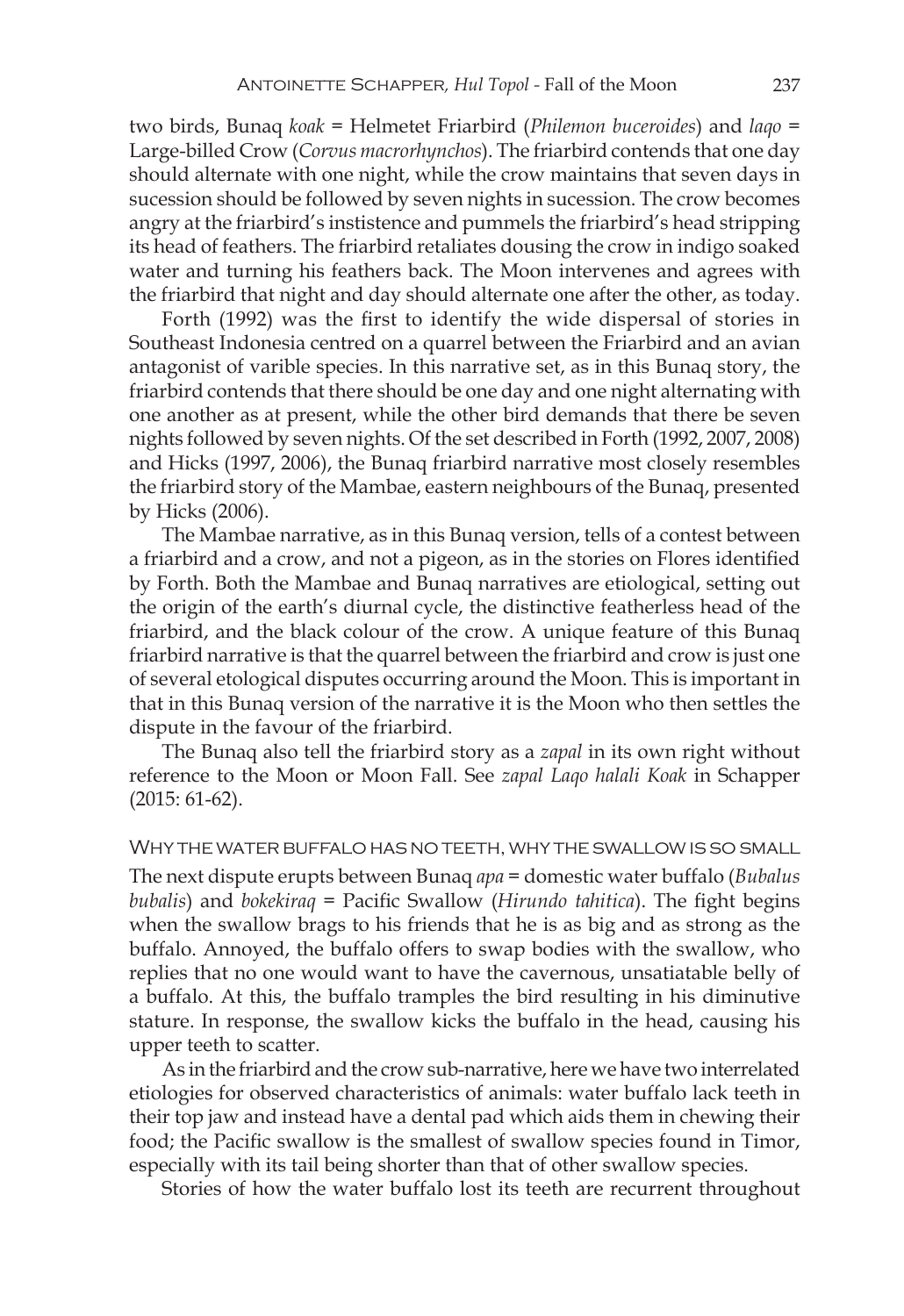the Malay archipelago. The geographically closest narrative of this kind that I have identified is found among the Donggo or Bimanese of Sumbawa Island (Asmarini et al. 1998). Thematically, the Donggo narrative is, however, not related, with the water buffalo's teeth being knocked out by its human owner when he refuses to obey commands. Stories of how the water buffalo lost its teeth are common among South Sulawesi, but here too there is little resemblance to the Bunaq narrative: the water buffalo loses its teeth when it laughs too hard at another animal, in some cases a crocodile (Wajo: Rasyid and Nur 1999), in others a snake (Toraja: Sikki et al. 1986) who had been tricked. The closest narratives are found in Borneo and westwards into the Malaysian Peninsula: here a quail rather than a swallow, kicks out the water buffalo's teeth, prompting the water buffalo to trample the quail's tail causing him to lose it (for instance, among the Tagal Murut of Sabah: Nygren 1991). This latter narrative is also told amongst the Bunaq (see *zapal Keu o Apa takirik*, Schapper 2016).5

#### Why the quail doesn't fly, why the loranthus grows in trees

Next, *keu* 'quail' and *ai kereleluq* 'loranthus plant, epiphyte' get into an argument. Loranthus argues that day light should be done away with so that he could steal food from the trees under the constant cover of darkness. By contrast, the quail maintains that it is that night should be discarded so that he could continually look for food on the forest floor. When it comes to a fight, both are scared off by the sight of one another, each fleeing to safety. Thus today, the loranthus never descends to the forest floor, and the quail never flies up into the trees.

Like that between the friarbird and the crow, the dispute between the quail and the loranthus centres on the diurnal cycle. In this case, however, the combatants want to abolish the interchange between night and day, retaining only the one or the other. Unlike the friarbird-crow contest, the cowardice of the quail and the loranthus means that it never comes to a fight. As such, the Moon is never brought in to resolve the dispute, though both suggestions would have presumably been rejected, since the Moon had already decided that night and day should alternate with one another.

#### Why munias feed on rice crops

When the Moon decides to return to the sky, he is unable to ascend without assistance. Various large animals are called upon to lift the Moon, but they fail. Only two small munia birds (Bunaq *ipi a gol* and *loton gol*) are able to lift the Moon and return him to his place in the sky. As payment for their services, the Moon grants the munias licence to feed on rice grain, the food of the Moon himself. That is, why today munias are always found collected together feeding in gardens where rice is grown.

This etiology is interesting for its essentially positive view on birds feeding

<sup>5</sup> The Bunaq have a further story for how the quail lost his tail (see *zapal Keu o Orel*, Schapper 2015: 55). In this, the quail is invited to stay the night with his friend, the monkey. Whilst asleep, the monkey ties the quail's tail to the bedpost. He then rushes into the bedroom and wakes the quail saying a cat has broken in. The quail flees leaving his tail behind.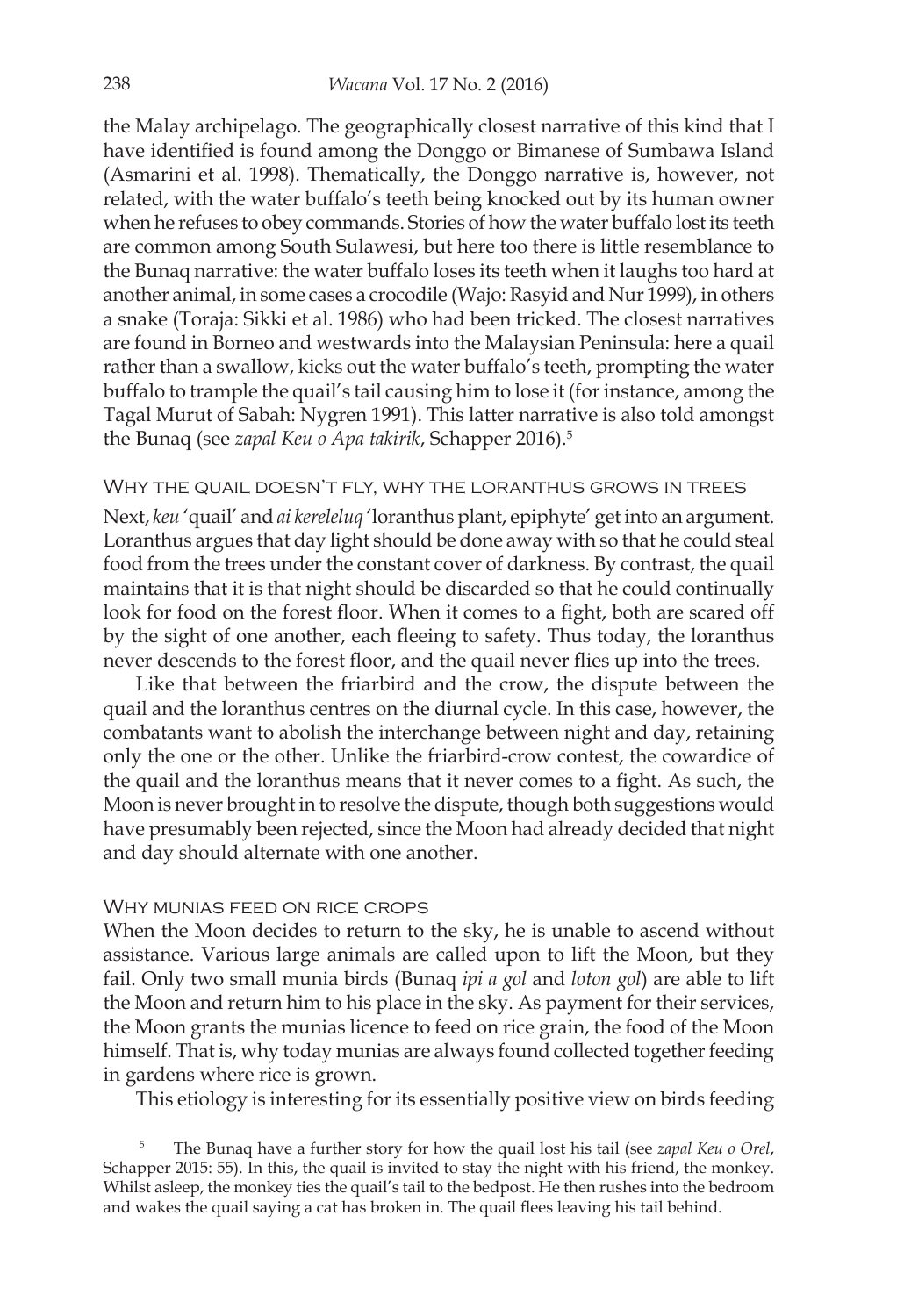on crops. Amongst the Minahasa, as in many other parts of Indonesia, such pests are seen to embody unappeased ancestors menacing humanity (David Henley personal communication).

#### Why humans and animals can't talk to one another, why dogs **HUNT**

Once the Moon is returned to the sky, all the creatures gather together for a ritual of collective eating. The food needs to be divided up between the creatures, but the question then arises as to who can carry out the task. The monkey recuses itself, before the dog reluctantly agrees to take on the job. The dog warns those gathered that he is a simple animal and that his person should not be mocked as he carries out the public task of dividing the food. Whilst standing before the animal collective, the dog unwittingly exposes his genitals and the inevitable result is hysterics. The dog becomes angry and chases away all the animals to the farthest corners of the earth.

This narrative contains several etiologies. In the first instance, it gives the origins of the dog's emnity with all other animals, explaining why dogs will attack them on sight. It further explains why different animals have different habitats, with the dog chasing them into the trees or into the ground and so forth. In addition, the dog's unwillingness to hunt in the rainy season is explained by the fact that the collective eating rituals of the Bunaq year have not been conducted, and so the dog has not yet begun its emnity with the other animals. More than these, the story of the dividing of the food is significant for the fact that it marks a defining, Babel-like event in the history of the earth, the separation of humans from animals. The dog chasing away the animals means that the beings of the earth never come together again, so their languages diverge and they never speak to one another again.

The substory about the dividing of food between the animals is one that is also told independently of the Moon's descent to earth (see also *zapal Bei Zap* in Schapper 2015 or *zapal Bai a neq* in Schapper 2016). In all tellings, as in *Hul Topol*, the dog is tasked with a public duty whereby he must stand before the animal collective. The dog is cast as an uncouth creatures, whose assumption of public office is always blighted by some inadvertant indecency.

#### 5. The text

This *zapal* was collected in the 1970s by A.A. Beretallo, the *loro* or raja of Lamaknen and the first governor of Belu, the West Timorese *kabupaten* where Bunaq is spoken.<sup>6</sup> It was told to him by Mali Lesuq, an elder of Gewal village, where Beretallo himself came from and is today buried. The unpublished manuscript of this *zapal* was given to me by Dr. Anton Bele. It is with his permission that I reproduce it here. Following the original Bunaq text, I include my own English translation and annotations.

<sup>6</sup> Beretallo is a local hero and significant figure in Belunese late colonial history. A huge stature of him stands over the central square of Atambua, the capital of Belu.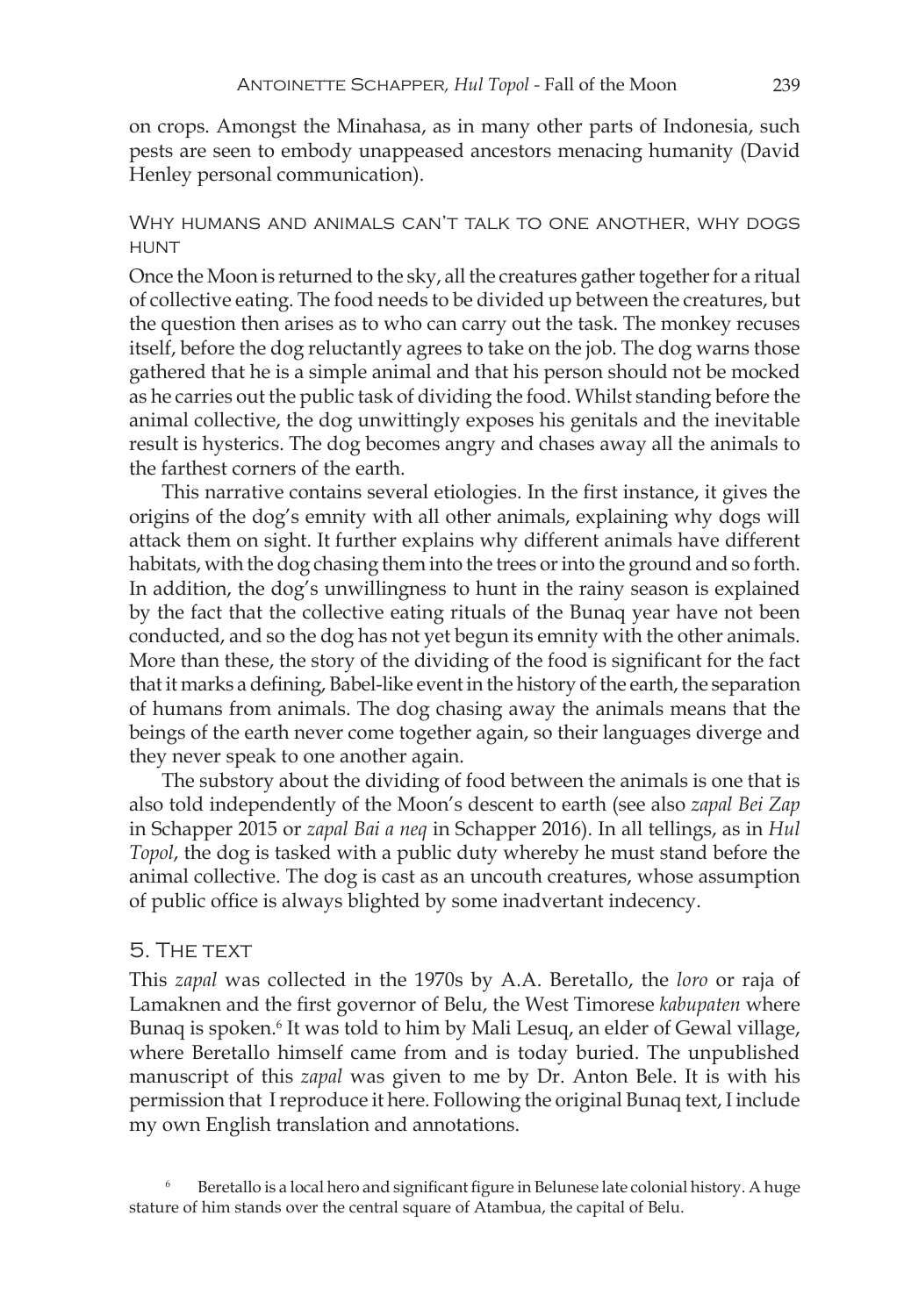*Tutu gene bu, i en bare naran bai gewen muk wa no bare gutu tiol tara taq. Hina galika gie ai, hina mona gie ai, hos, hina il mil gie, hotel, hol ai han gutu tiol tara bital liol.*<sup>1</sup>

*Baqa gie ba, esen Hul beri muk uen hini Hul Topol bare no, det debel na baqa no mit. Homo na, naran bai dairai muk wa no bari, i en utu na gubul, haqe Hul Topol gene bolu gutuq-wen gaqal, Hul garahul gie.*

*Baqa no ba, naran hina ai, i en ai, irak dege ten hoqon, leo dele Hul gawa gini gie. I en doe pioq o leboq, niq, a bukas baqa dele na ten hoqon. Ipi paqol, en baqa no bi bu, tara niq taq.*<sup>2</sup>

*Homo no, Hul bai a meten honal ba, i en ie ai, hina ginil gie ai, a heten niq los. Hasi, i en ai, hina real ai, doloq sa tara niq.*

*Daurau en pana goniqon, uen gini Lika Hunin, uen gini Olo Bakin, uen gini Soi Bakin, halaqi die a ipi dele gawa gini. Homo naq na, Hul meten ipi ba a.*<sup>3</sup>  *Hasi le ai-le ai, en hosu bu Hul gege ten hoqon niq oa. Halaqi pana goniqon baqi na ret Hul gege ten hoqon los oa.*

*Bai real tita rubak man o si, rahul ene hocinoq darik niq. Homo soq, bai gewengewen o hiu bulu - ha bulu kirun melwen leo,*<sup>4</sup>  *toe na doi, sesuq-lesiq na doi, tue-toqon na doi.*

*Homo na, Koak o Laqo doi toe, pan hini le o ene gie ata. Laqo be, ene hitu naq na, pan hini le gie. Hasi die dila gini dotol za gie taq, pan le hati mien dila za na gia liol. Homo naq na, tebe le hitu hini tua gene gie. Baqi hasi homo gin*:

#### *Hul Topol* Fall of the Moon

In the beginning, we humans and all the other creatures on earth could talk to one another. We knew the language of domestic animals, of wild animals, of birds, of fish, of trees, and of stones.1

During this time, the Moon came down to the Earth and took up residence at a place named Moon Fall. All the beings of Earth, with we humans in the lead, were drawn together at Moon Fall to worship the Moon.

There, both animals and humans brought offerings with which to feed the Moon. We humans made offerings of foxtail millet, finger millet as well as sorghum. In those days, people weren't yet acquainted with rice or maize.<sup>2</sup>

The Moon did not like the food that was offered, regardless of whether it came from us humans or from the various animals. Neither human nor animal knew what to give to the Moon in offering.

Finally, three women called Lika Hunin, Olo Bakin and Soi Bakin, went and fed the Moon rice.3 The Moon ate it. After that, no one prepared other food for the Moon. And only those three women could give the Moon his food.

All the beings collected together to reveal night and day. And so it was that, like tamarind sprouting all around in the monsoon<sup>4</sup>, fights broke out, with arguing here and scrapping there.

First, the Friarbird and the Crow got into a fight about the arrangement of night and day. The Crow contended that there should be seven nights followed by seven days. This was so that papayas could be left to ripen,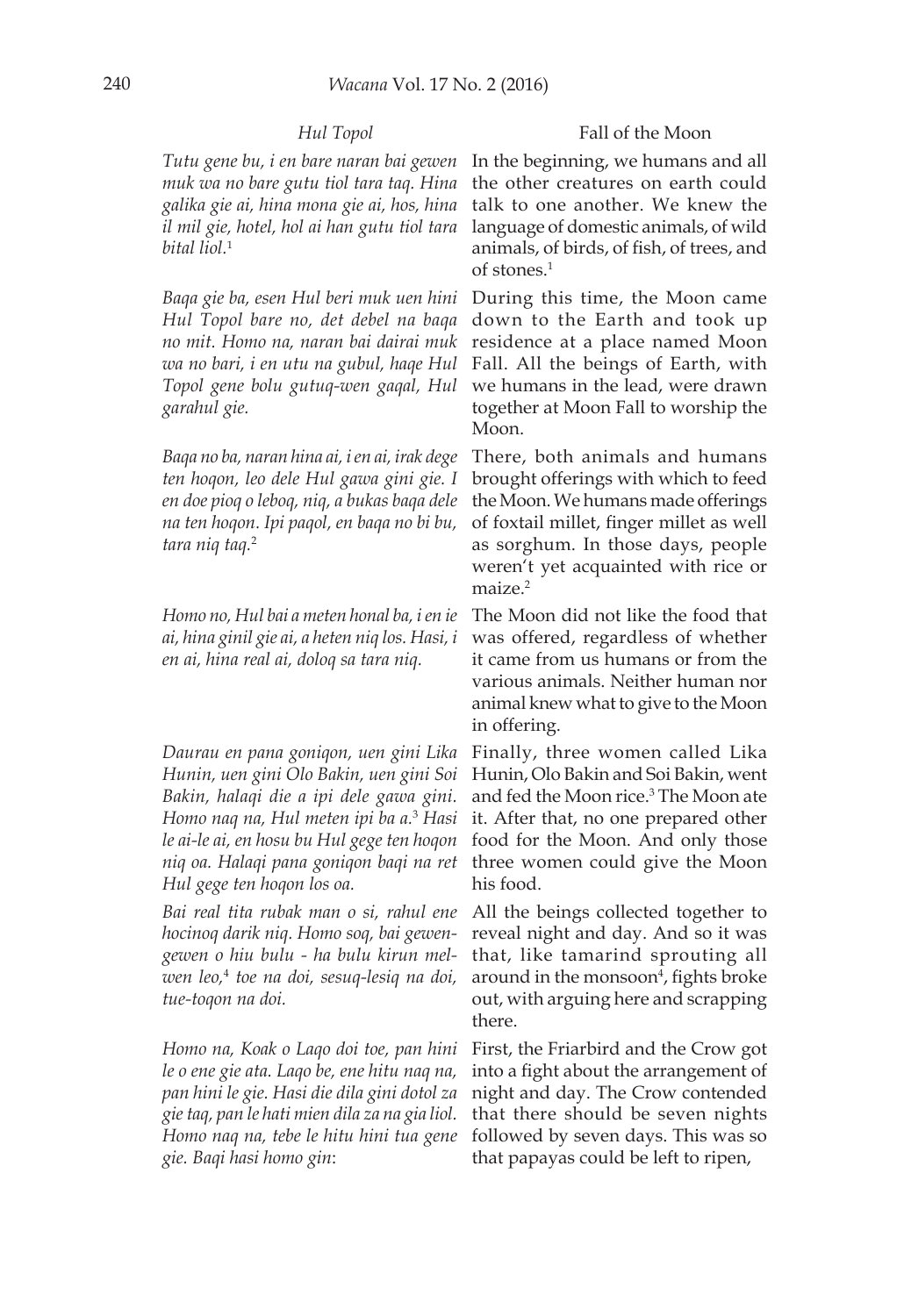- and then when it stayed light all the time, he could eat them continuously. Only then should there be seven nights one after the other again. So he declared:
- *Ga ga! Ene hitu, le hitu*. Ga-ga! Seven nights, seven days.

*Koak be ciaq, ene uen le uen talak no, han le-le doe goet on gie, homo dele tiki-taiq honal, tiki-taiq man. Toek o likaq na go mak here, lero goet on, Laqo dagar mil uen, Koak dagar mil hik hiloqon, goniqon soq oa, homo goet on kereq*:

*Homo na, Laqo heta niq. Heta niq, die tanutuk danap no lai homo hukat, hini Koak gubul mugun ba deran honal. Homo no na, Koak gubul mot, pisi koun han le-le doe*.

*Homo gie, Koak gotok saqe. Liol en gie taun nil nila mil gene homo hukat. Hukat, liol Laqo bi han gita seta rebel. Homo no na, Laqo doi guzu han le-le doe. Niq gie bu, Laqo doi belis dina Kakaq goet.*<sup>5</sup>

*Toe homo rele, halali mal Hul gege irak die hasaqe. Homo na, Hul hini tol, Koak gie no na lomar, ene uen le uen talak no on*.

*Homo haqal, tebe Apa o Bokekiraq doi toe teni, tubu tuqal gie ata*. <sup>6</sup> *Bokekiraq na dotil mil gege ret doe gin on*:

- *Apa gezel ota doe masak be, sala nezel doe o hini ota Apa gie homo goet, neto hos deal gazal milik niq*.

The Friarbird disagreed, contending that there should be one night and then one day, as there is nowadays, and as he did so he strutted back and forth. They hardly heard each other, but for every word that the Crow spoke, the Friarbird spoke twice as many, like this:

- *Koakoq - koakoq! Ene uen, le uen.* - Koako - Koako! One night, one day.

> The Crow lost his patience. He grabbed the club at his side and pummeled the crown of the Friarbird's head. The result was that the Friarbird's head was razed, and he has stayed bald until today.

> The Friarbird was furious. He immediately grabbed a pale of water with indigo soaking in it. The Friarbird poured it over the Crow. As a result, crows today are black all over. If it hadn't happened, the crow would be white in the manner of the cockatoo.<sup>5</sup>

> After the fight, they each went to the Moon to give their account. The Moon decided that the Friarbird was right, one night and one day should follow each other in turn.

> Next, there was a fight between the Buffalo and the Swallow about the exchange of bodies.<sup>6</sup> The Swallow spoke to his companions:

> > - The Buffalo's belly is big, and mine is similarly big, such that I am not scared of any other bird.

*Apa hukat giol homo mak-mak homo gin*: Hearing this, the Buffalo spoke up: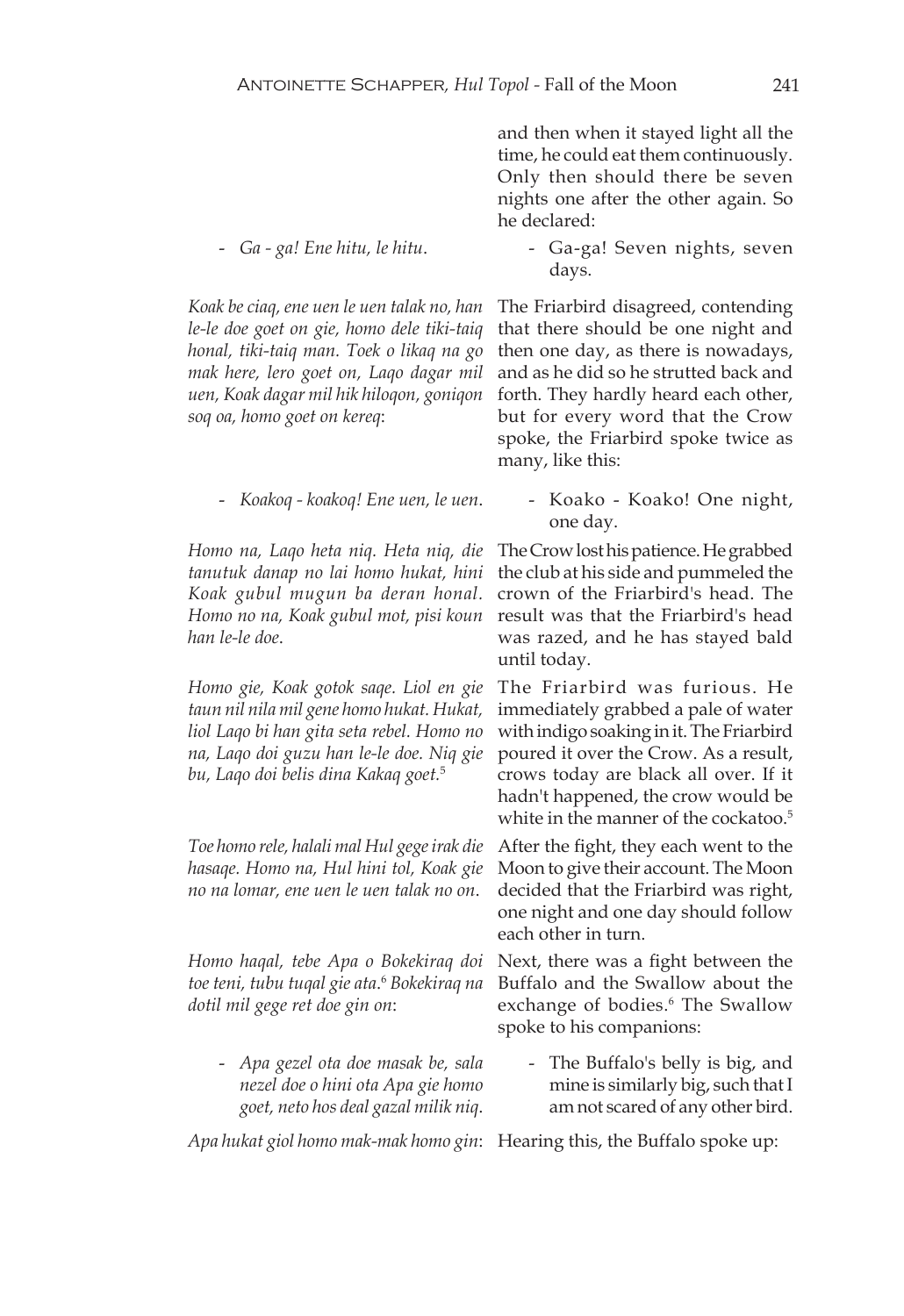- *Bokekiraq, baqa bu, mele ili Hul go gene si, ili dubu tuqal wa! Dezel masak doe ie wa! Iwiq o mun lolanwen doe, nege wa!*

*Bokekiraq hukat apa giol homo hosok dele Apa gimil hota on na doe gin*:

- *Ezel sa ota tasu masak lolit-wen, baqi a gie ol mil-mil tolo sa, wal niq. Ciro na utu dubu tuqal gie? Nei mete ba det toek ba, utu na toek e*?

*Apa hukat gotok saqe, Bokekiraq himo muk ata gerequt gini belak liol. Homo no na, Bokekiraq doi zol heta niq, beqek han le-le doe.*

*Bokekiraq tebe dopol baqa goet mel, Apa himo gapakter, gewe goq hohon gie sa ul tuk haqal. Homo no na, Apa gewe goq hohon gie doe lagaq han lel-e doe. Halali tazal milik niq, han ai.*

*Homo haqal, Keu o Ai Kereleluq doi dina ene o le gie ata, toe teni.*<sup>7</sup> *Ai Kereleluq be, pan hini ciaq le, ene na ziqu-ziqu gie, hasi hotel gie bai a gotol rumi a ruquk gie. Keu be heten niq, pan hini le ziqui on gie, hasi bai a sagal koleq niq.*

*Homo gie, halali tege rotik soq, toqon liol niq ai, tazal milik han le-le. Homo no na, Keu doi hotel wa saqe niq doe. Ai Kereleluq doe muk rebel niq los doe, hotel wa gene na u doe.*

- Swallow, if that's so, let's go to the Moon and have our bodies swapped. My stomach's the bigger! Your body is skinny like a rope, swap it with me!

The Swallow, intent on hurting his feelings, replied to the Buffalo:

> - Your belly is fat like a big pot upside-down, no matter how much food you pour in, you never get full. Who would want to swap bodies with you? We were talking amongst ourselves, we weren't talking to you, were we now?

The Buffalo got angry and threw the Swallow to the ground and trampled him flat. That's the reason why swallows don't get big, but are still today stunted.

Swallow got up again and gave the Buffalo a kick such that his upper teeth were all knocked out. As a result, buffalo are toothless today. Buffalo and swallows remain scared of one another and avoid each other even today.

Next, the Quail and the Loranthus plant got into their own fight about night and day.<sup>7</sup> The Loranthus contented that there didn't need to be day, it should just be night forever, so that it would be able to feed from the trees ceaselessly and unimpeded. The Quail disagreed, he wanted day to be perpetual, so that it could look for food tirelessly.

And so it was that they challenged one another to a fight, but it never got so far, they scared each other off and that fear remains until this very day. That's why the quail will not go up a tree even today. Similarly, the loranthus plant won't go down to the ground, but instead today lives high in the trees.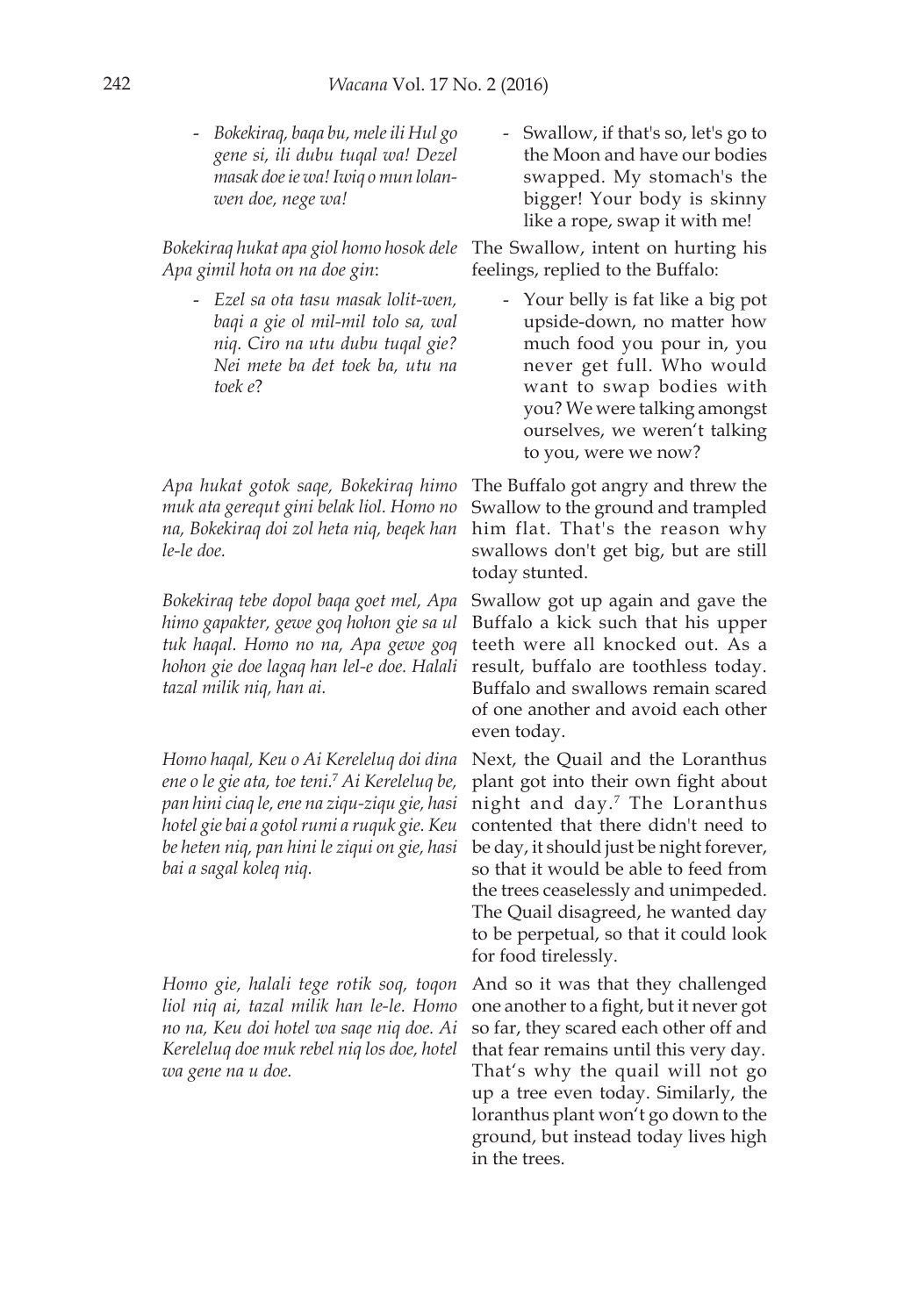*Muk wa no nare-wen o si, Hul tebe saqe doloq mal gie oa. Doloq mal gie hali, Hul naran en deal gege seq man gaqal. Gege diol hiqil, a ipi paqol, pao, tir, hotel gomo, turul gie ukur, naran ba hoqon hini pirpir gie, lesin-lesin na ipi o paqol gie ukur. Baqa hua gene no na, i a gie ukur gewen hoqon bare*. 8

*Hahu ola Magil o Leosogo gene daurau huqe Lamaknen pir. Hahu niat Magil o Leosogo no Zobel Sau, hua gene Tueq Paqul, An Gene, hua gene Mahui gene Hos Gasai, huqe Lamaknen gene Tubi Lai, tebe Magil o Leosogo gene Koul Uku, Salan Hatama, Il Suq, homo soq, Paqol Sau, Hohon A, Tir Duzuk, liol Lamaknen pir*. 9

*Hul diol hiqil soq, gasaqe gini tebe doloq gene gie na, ata solu hali*.

*Homo na, Zon o Pip*<sup>10</sup> *Hatu Depal Daholo gie gege seq, gini Hul guhukat gie. Homo be, halaqi Hul guhukat heta niq. Homo soq, Ipi A gol o Loton gol Manuama Koitopoq gie gege seq man, gini Hul guhukat gie*. <sup>11</sup> *Homo en naq na, Ipi A gol o Loton gol na Hul tebe gasaqe gini doloq gene*.

*Hul gini doloq gene soq, Ipi A gol Loton gol die koleq gie sura. Homo na, gini i ie ipi mar mil gene gini waqen a han le-le doe, gie koleq gie na baqa*.

*Hul himo gasaqe haqal soq, mete muk got deal Hul garahul gie tita rubak man bi solu a si, rese gie oa.*<sup>12</sup>*A o si ton haqal oa, real o doloq-doloq gene mit daraq-daraq oa. Homo na, bai a neq gie hotol timil sura.* Once the Moon had already been on earth for some time it was time to go back to his home. Before departing, the Moon called everyone together. The Moon gave out orders about the yearly rituals around beans, pigeonpeas, bees and sandalwood, and especially about the rituals around rice and maize. Since then there have been rituals for the different kinds of food and this continues up until the present day.8

The rituals are found from Magil and Leosogo all the way to Lamaknen. The rituals begin in Magil and Leosogo with Zobel Sau, and these are followed by Tueq Paqul and An Gene. This is followed in Mahui by the ritual Hos Gasai and in Lamaknen by the ritual of Tubi Lai. This is followed by the ritual of Koul Uku, Salan Hatama and Il Suq in Magil and Leosogo. Then come the rituals of Paqol Sau, Hohon A and Tir Duzuk which are found all the way to Lamaknen.<sup>9</sup>

Once the Moon had made clear these arrangements, there was once again consideration of how to return the Moon to his place of origin.

First, they called on the Wild Pig and the Deer<sup>10</sup> from Hatu Depal Daholo to lift up the Moon. But they weren't able to do it. Next, the Munia birds were called from Manuama Koitopoq and given orders to lift up the Moon.<sup>11</sup> The Munias took the Moon back up to his home.

Once the Moon was installed in its place, the Munias asked what their reward would be. As their payment, the Munias were allowed to eat some of the rice from human gardens, that continues until today.

Once the Moon had ascended, the many creatures who had collected together to celebrate the Moon set about organising the collective eating ritual.12 Once the food and the meat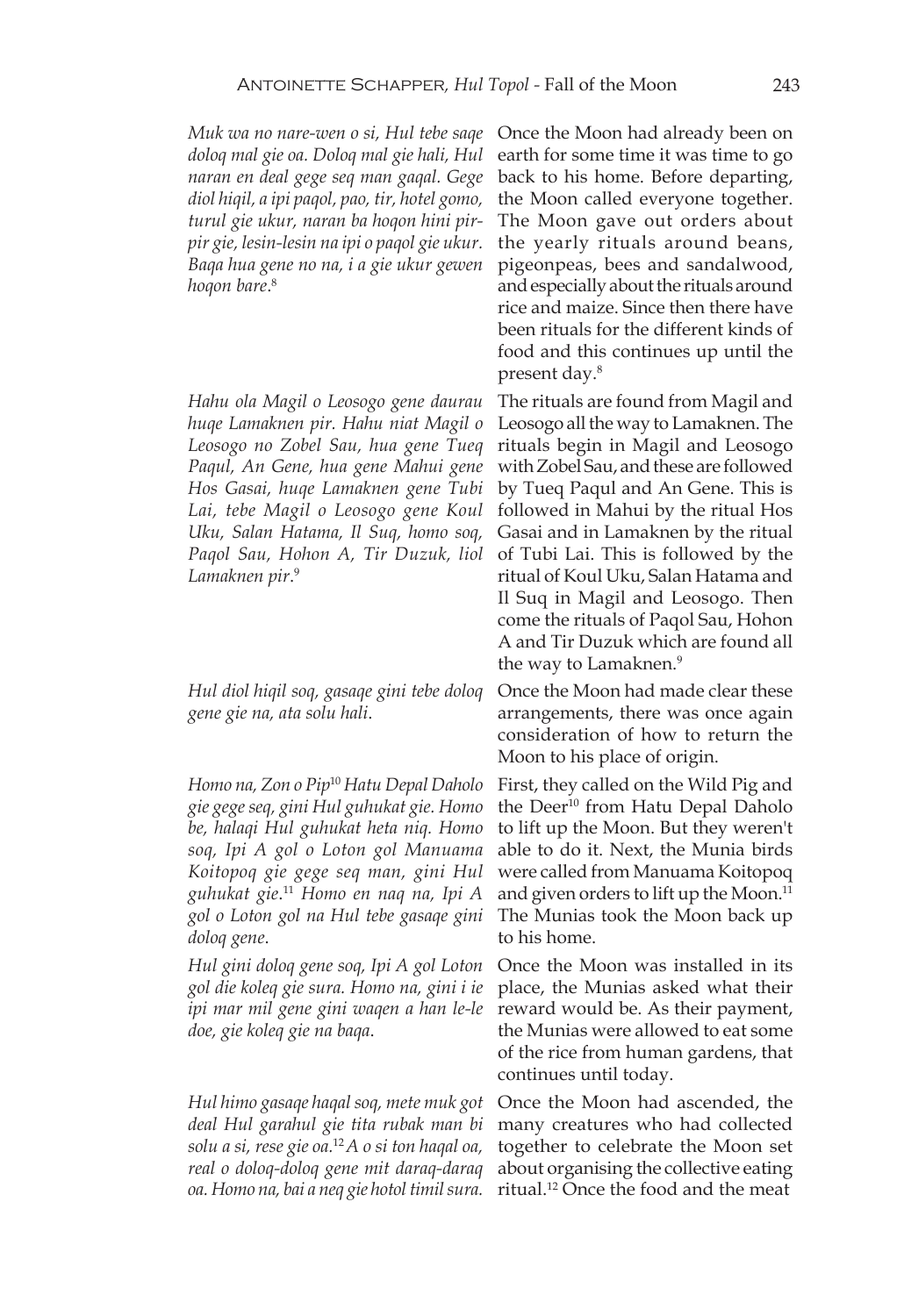- *Nei bu neq o loi, nei nomil bekaq si, homo be, nei nuloq legul bere, hele ei iral kisu sal*.

*Homo na, Zap gini na neq gie oa. Zap homo gin*:

> - *Nei o neq bu loi, homo be, nei nie tais na loi niq. Hasi hani nei nazal higal*.

*Homo na, real o terel sasi piqu*: They all replied at once:

- *Nei ba nego on na azal higal gie*? *Nei azal higal niq*.

*Homo na, Zap na a si neq. Deal go pir higal niq, Zulo himo go pir, han higal dauq-rauq, dagar kumu tepel na on*.

*Orel go pir baqa goet gin, Orel hukat higal kakakaq karoyi liol. Zap hukat a o si ba oba no lusa honal, haqe gi-huqe gi. Baqa no, solu gie real boto hatak gaqal, solu a dari niq*.

*Pip ruan goli gerel Guruguq mil tama. Zon goli gerel Hatu Depal gene. Zulo o Orel goli gerel zobuq mil tama, hotel tubuk gene rumi. Zulo bu muk lete be, pan ene naq na sai. Orel bu han muk lete niq han le-le, hotel wa na gene. Zul goli gerel Loebauq Maulaho gene. Laqo goli gerel Lakirun gene. Koak goli gerel Lakuloq gene. Kumu o Pok goli gerel Dasilakaq Abelaluq gene. Kakaq o Suliq goli gerel Kakaq Uman Holsoq gene. Ipi a gol o Loton gol goli gerel Manuama Koitopoq gene. Zi o Loa mal hotel tubuk o hol tubuk gene rumi. Goma ai, Naer ai, Pepiq ai,* 

*Orel gini neq gie, Orel doe gin*: had been arranged together, everyone took their places in a row. They all wondered to themselves who could do the dividing of the food. The Monkey was asked to do it, but he said:

> - I could do it because my palms are broad, but this tale of mine is very long and could poke your eyes out.

The Dog was asked to do the dividing. The Dog said:

> - I can do a good job of the dividing, even though, my clothes are no good. So don't laugh at me.

Why would we laugh at you? We're not laughing at you.

So it was the Dog who divided up the food and meat. Everyone managed not to laugh, until it came to the Civet, who almost laughed but then managed to hold it in.

When it came to the Monkey, he couldn't stop himself from roaring with laughter. The Dog lept up, overturned the food and meat laid out and snapping left and right. At that, all the gathering broke up and the ritual of collective eating was abandoned.

The Deer was chased all the way to Guruguq. The Wild Pig was hunted to Hatu Depal. The Civet and the Monkey were chased into the forest and hid there in tree hollows. Now the civet only descends to the ground, once night has fallen. The monkey does not go down to the ground today, but rather stays high up in the trees. The Mouse was hunted all the way to Loebauq Maulaho. The Crow was hunted all the way to Lakirun. The Friarbird was hunted all the way to Lakuloq. Kumu and Pok were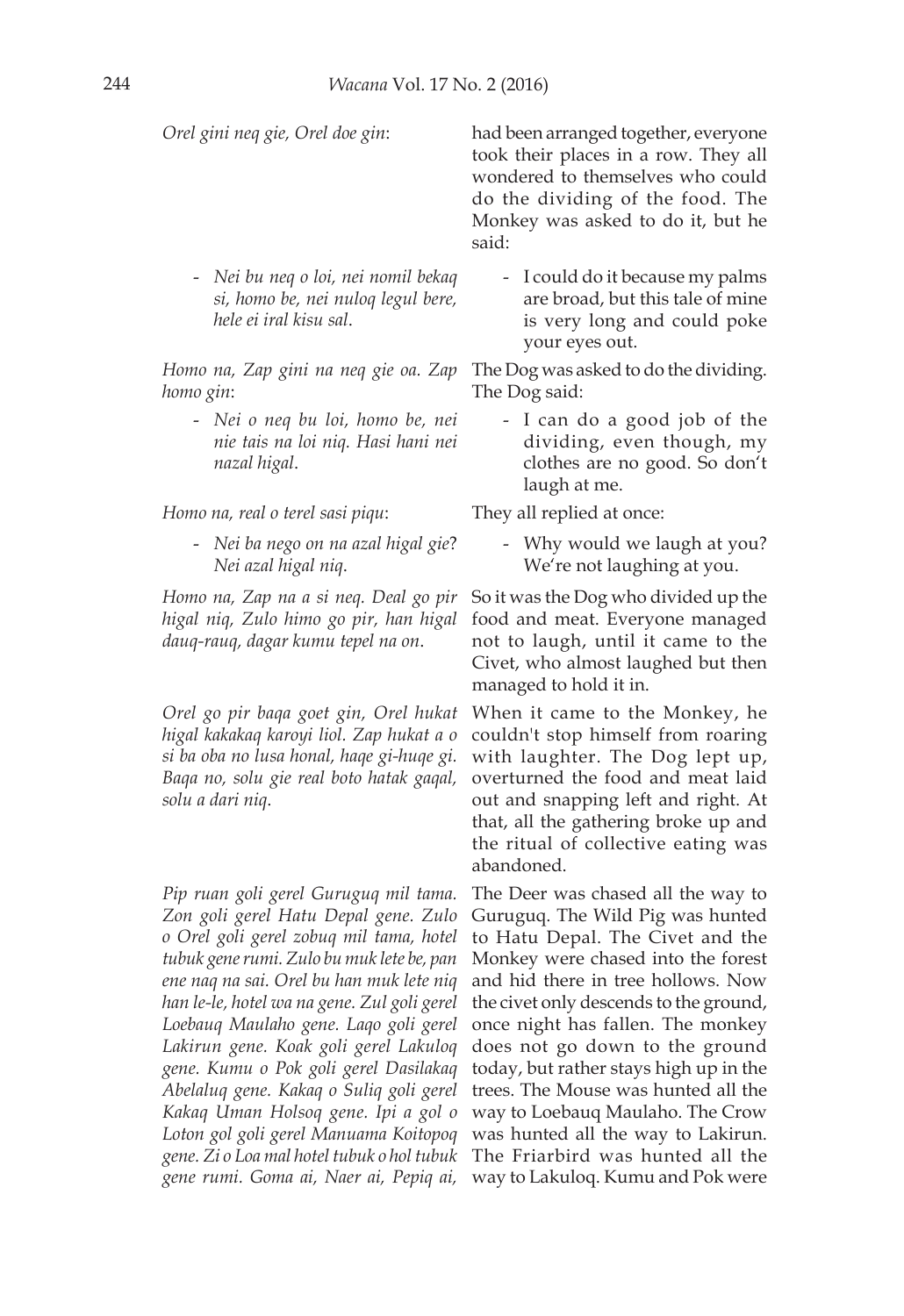*mal na bobi guzup o muk tubuk mil gene*  hunted all the way to Dasilakaq *rumi liol*.

*Boto haqal baqa no bu, i en, naran bai muk got muk wa no bare gutu, tiol tara niq oa. Hina galika ai, hina mona gie ai, hos, hina il mil gie, hotel, hol, i utu tiol tara niq oa.*

*To ai-to ai, mete solu a hoqon nota ba no hahu, zap o naran hina real bari gutu mek piqu kereq. Pan salan, ukur on nota niq taq, homo Zap o hina real gutu mek niq taq. Homo no na, pan porat naq na, Zap o bai holi doe. Pan salan, i Zap gutu mele mesaq bu, Zap i ege bai holi niq oa, halaqi mek niq taq si*. 13

Abelaluq. The Cockatoo and the Parrot were hunted all the way to Kakaq Uman Holsoq. The Munia and the Loton bird were hunted all the way to Manuama Koitopoq. Snake and Viper hid in a hole in a tree and a hole in a rock. The ants, termites and earthworms fled down a hole in the ground and hid in the white ant nest.

Once the gathering was broken up, we humans were no longer able to speak with the other creatures of the earth. We could no longer talk to domestic animals, wild animals, birds, fish, trees and stones.

Year in year out, before it is time for the communal eating ritual, the dog begins its enmity with all other animals. In the rainy season, it not yet the time of the food being organized, that's why the dog is not yet the enemy of the other animals. That's the reason why today the dog can only be used for hunting in the dry season. In the rainy season, the dog will not hunt animals, because at that time of year the dog has not yet begun its enmity with the other animals.<sup>13</sup>

*Ope goq*. The End.

#### NOTES ON THE TEXT

1. In the Bunaq view, trees and stones, not just animals, are animate creatures. This is reflected linguistically in their frequent assignment to the ANIMATE grammatical noun class (Schapper 2010: 172-187). In folktales, the power of speech is frequently given to trees. For instance, in the *zapal Atis o Nolu*, a child in despair addresses the trees surrounding him as he searches for the parts for his mother's loom. We see in (a) *hotel* 'tree' is treated as INANIMATE, but then in (b) it is treated as animate. According to native speaker introspections about this variation, the initial inanimate classification implies that the child addresses the trees but does not believe that they can hear him, while the later animate assignment suggests that they are sentient and that the child expects a response to his imploration.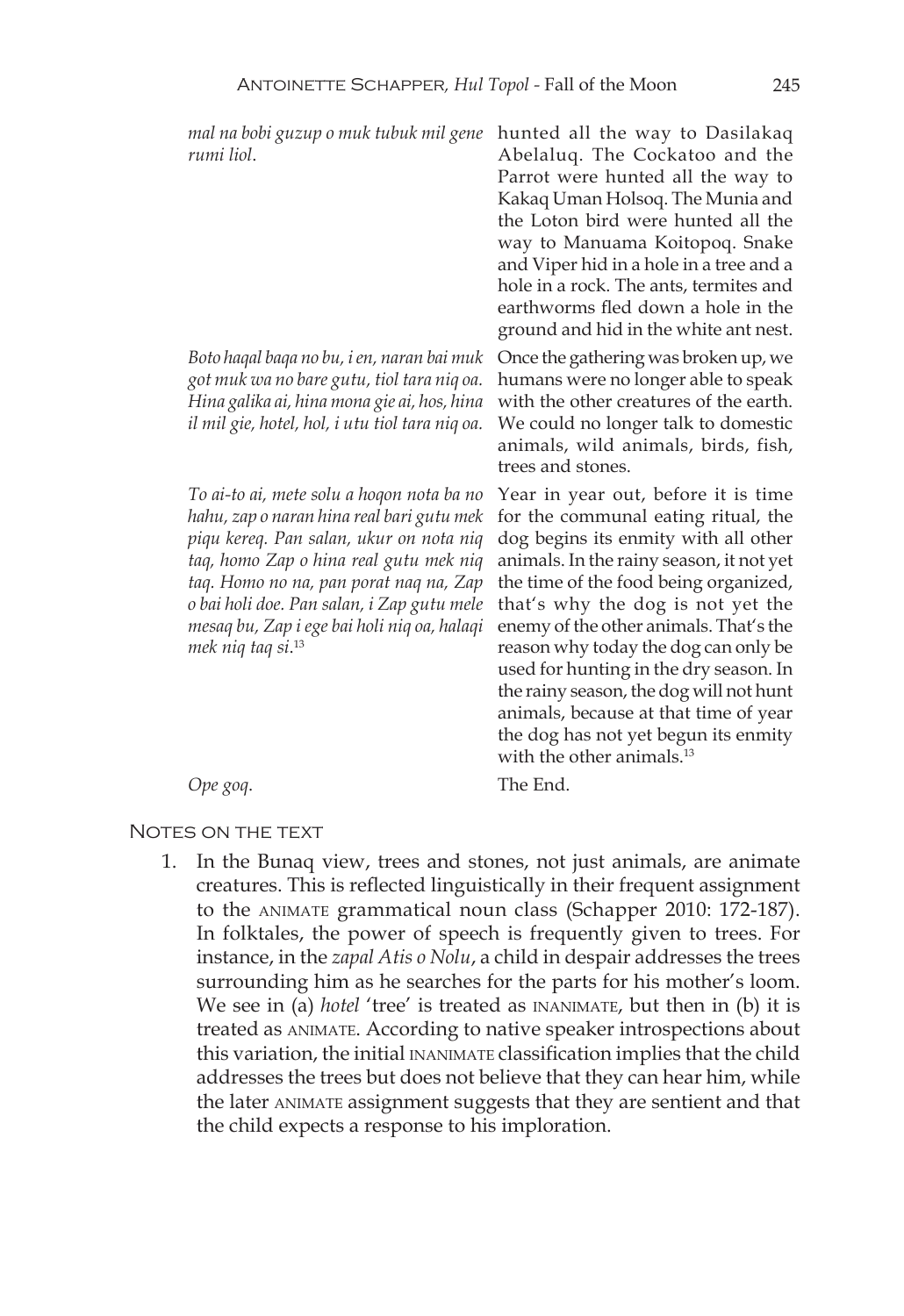a. *Hotel ba g-o di-e eme gi-e atis o nolu sura*

tree def.inan 3-src refl-poss mother 3-poss p.o.loom and p.o.loom ask '(The child) asked the trees about his mother's loom parts.' [Bk-49.010]

b. *Atis o nolu sura, hotel bi g-ege baqa*

p.o.loom and p.o.loom ask tree def.an 3 an-ben nprx.inan like do 'Asking about the loom parts, (he) went like this to the tree,...' [Bk-49.011]

Similarly, stones and rocks are also treated as ANIMATE by the Bunaq. For them, the apical ancestors are believed to have turned into stone on death, and rock features in the landscape are often identified as ancestral personages. This is a feature of traditional religion across Timor, and multiple anthropological studies have recognized the importance of "rock" in the traditional religions of Timor (for example, Fox 1989, 2006; McWilliam 2006).

- 2. In many *zapal* set in the time before the separation of humans from other creatures, only older cereal crops are mentioned, in particular, *iter* (Job's Tears, *Coix lacryma jobi*) and *pioq* (Foxtail Millet, *Setaria italica*). Traditionally, several varieties of *bukas* (sorghum, *Sorghum bicolor*) were grown amongst the Bunaq, but only in small quantities, indicating that its signficance was more limited (Friedberg 1971).
- 3. I treat the Moon as masculine in the translation not because the Bunaq language itself has a sex-based gender system, but on account of the status of the moon as "father".
- 4. *Bai gewen-gewen o hiu bulu ha bulu kirun mel-wen leo* is a Bunaq figurative expression for "inevitable".
- 5. Amongst the Bunaq this narrative etiology for the crow's black feathers competes with another narrative in which the crow's white feathers are stolen by the cockatoo (= Bunaq *kakaq* or *bulis*). The crow is then left to wear the black feathers originally belonging to the cockatoo. According to this tradition, the story also explains why the cockatoo has a black beak and blackish skin beneath its white feathers, a remnant of the cockatoo's earlier black colouring.
- 6. Bunaq *apa* in the past referred to the domesticated water buffalo (*Bubalus bubalis*), as in this narrative. However, today in the Bunaq Lamaknen lands water buffalo are uncommon and *apa* in its unmarked form has come to refer to the now more common domestic cattle breeds (*Bos spp*.), while *apa guzu* 'black cattle' is now used specifically for water buffalo.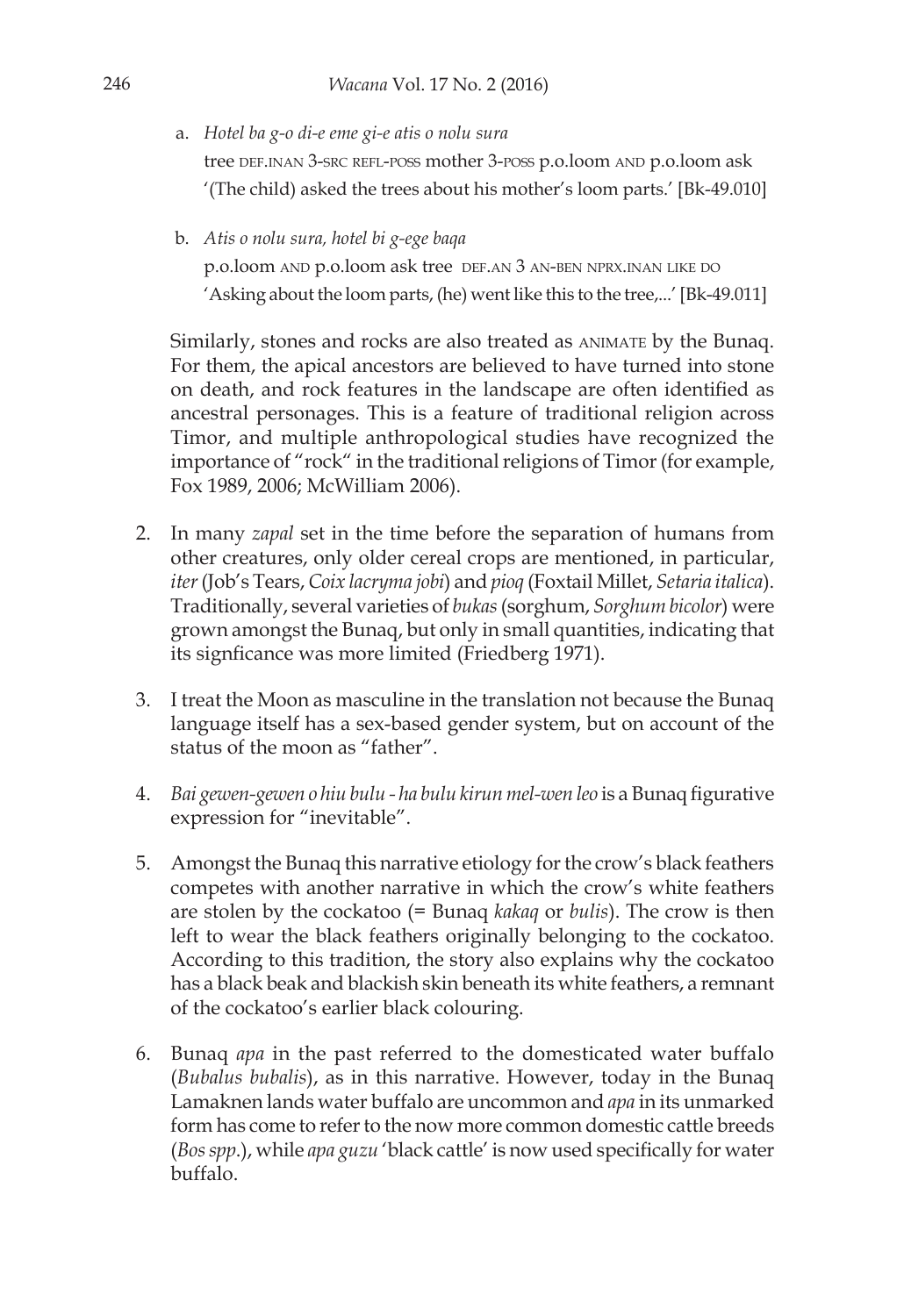- 7. The species of quail known to the Bunaq in Lamaknen is not a true quail, but rather the barred buttonquail (*Turnix suscitator*). Loranthus is a genus of parasitic plants that grow on the branches of woody trees. Plants belonging to this genus are known as *benalu* in Indonesian and *Ai Kereleluq* in Bunaq, an Austronesian term probably borrowed from the Tetun.
- 8. Bunaq *a ipi* = cooked rice (literlly: eating rice); *paqol* = maize; *pao* = legume spp. with twining stems and short wide pods, *tir* = pigeonpea (*Cajanus cajan*), *hotel gomo* = bee (literally: master of the tree), *turul* = sandalwood (*Santalum album).* The Moon (along with its other half the Sun) as the highest being is represented here as the originator of the rituals of the agricultural year.
- 9. The rites named here concern the cultivation and harvest of different food crops. I do not regard the Moon leaving orders for humanity to conduct these rites as a true etiology. As is clear from the text, the rites vary from village to village in Lamaknen. Today, in many villages none of these traditional rites are any longer adhered to and I do not have descriptions for all of them.

*Zobel Sau*: Harvest of the first vegetables. In Lower Lamaknen in the Magil area there is a ritual around the first vegetables to be harvested (*zobel* = young) that follows the rice harvest. Friedberg (1971) observes that it is a complex ceremony concerned with the harvest of ginger, sugarcane, coconuts, and areca/betel nut in particular, and perhaps at one stage, also yams and taro.

*Tueq Paqul*: Extraction of the palm wine. Rite around the extraction of palm wine from the palm species dilu (lontar palm, *Borassus flabellifer*), kubus (sugar palm, *Arenga pinnata*), and hak (gebang palm, *Corypha utan*).

*Paqol Sau*. Harvest of the maize. The picking of the older, fully ripened maize that will be kept in the house as the main supply of food for the year is surrounded by several stages of ritual and is described in detail by Friedberg (1971). The communal event of lifting the prohibition on the harvest of the late maize involves men from each house cutting long stalks of maize and bearing them together to the mot or altar of the village. Maize kernels are scattered about the altar whilst ritual words are spoken by *a lal gomo* 'word master'.

*Hohon A*: Uppermost/first of the rice. This is ritual conducted by each house privately. In this, the new rice is offered to the ancestors and shared with the allies who were invited.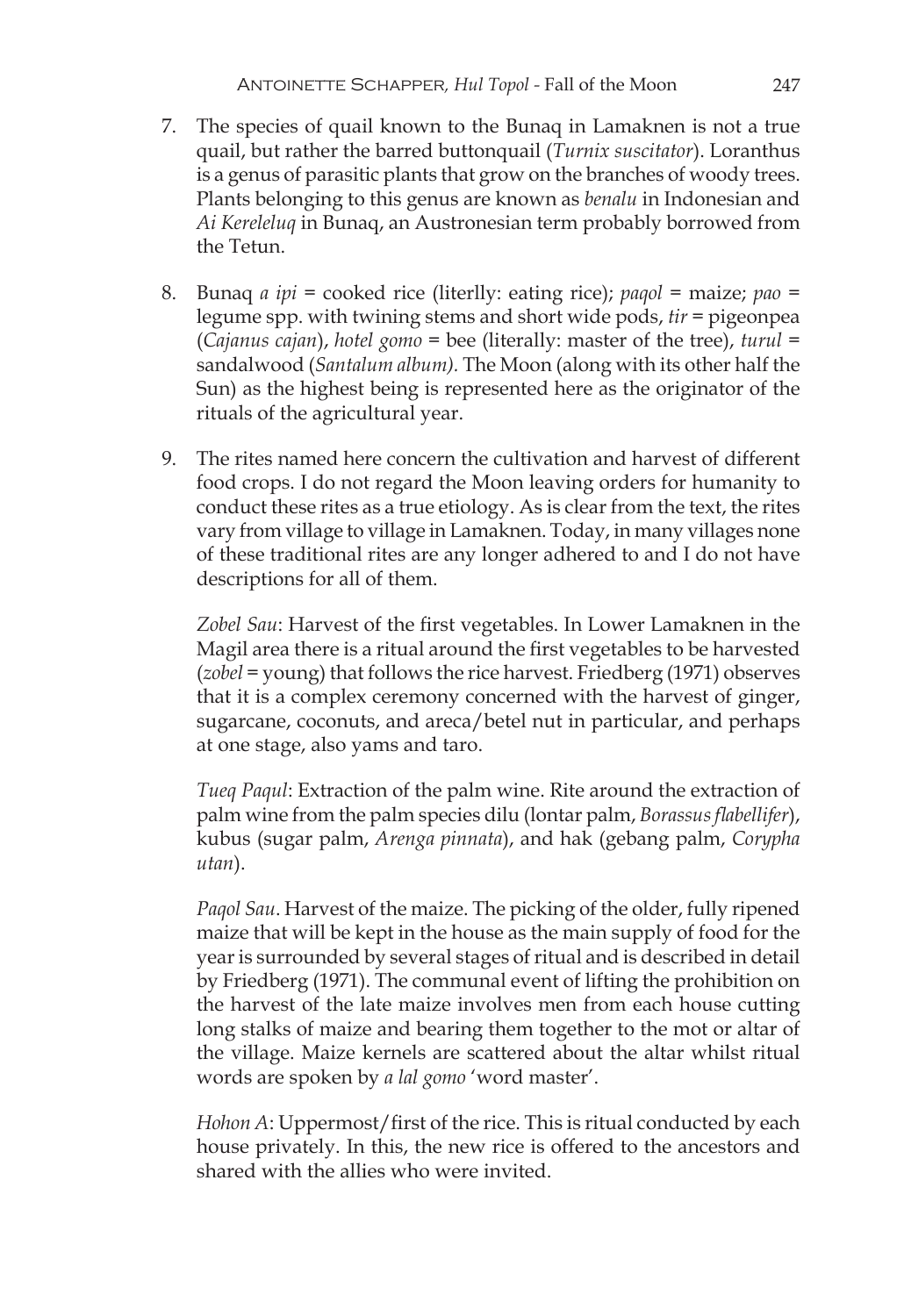*Tir Duzuk*: Rubbing of the pigeonpea. This ritual involves rubbing rice and pigeonpeas wrapped in betel vine leaf on various body parts, particularly of children and adolescents. This is done symbolically to "open up" the person being rubbed so that they might become clever or acquire a special skill. The ritual may be carried out in a lineage house or within a nuclear family and even with the person who is to teach the skill one wants to acquire.

*Tubi Lai*: Laying of the caked. This is a ritual in which cakes of rice, Job's Tears, millet and even cassava flour are made and offered to the ancestors in thanks for a successful harvest. In the past, the cakes were laid out on the graves of ancestors, but today they are often simply set out in offering in the house.

- 10. Bunaq *zon* = wild pig. Bunaq *pip*, similar to *apa* 'cattle, water buffalo', has more complex semantics. Bunaq *pip* in the past referred to deer (*Rusa timorensis*), as in this narrative. However, today it refers in the most common usage to the domesticated goat (*Capra hircus*). The deer is typically either refered to with the Indonesian term *rusa*, or with the marked term *pip rusa* 'goat deer' or even *bibi rusa*, where *bibi* is the Tetun term for goat. Forth (2012) presents similar cases of name changes involving marking reversals between goats and deer in Flores.
- 11. Bunaq *Ipi a gol* (literally: 'little one (who) eats rice grain') and *Loton gol* refer to Munia (Lonchura) species that are known for destroying crops, especially rice, possibly the Black-faced Munia (*Lonchura molucca*) and Scaly-Breast Munia (*Lonchura punctulat*a) respectively.
- 12. *Solu A*: Collective Eating. This ritual occurs at the end of the dry season before the planting of the maize begins and is one event in a larger series of rituals that take place over several days before the start of planting. Before *Solu A*, men from the village set out on a hunt and when they return with the captured pigs, they enter the village loudly blowing whistles. The hunt and the whistle blowing is intended to warn off animals that might eat the maize of the crops. *Solu A* begins with the roasting of the pig and the dividing of portions of it with rice between all houses in the village. People sit in lines grouped by house with the baskets set out in front of them.
- 13. This component is unique to this telling of the dog narrative. The reasoning appears to be that, because *Solu A* takes place in the dry season (*pan porat*), the dog's enmity with the other animals is in swing and he will hunt them throughout it. At the start of the new year, marked for the Bunaq by the arrival of the monsoon (*pan salan*), the dog is not yet their enemy and will not hunt them.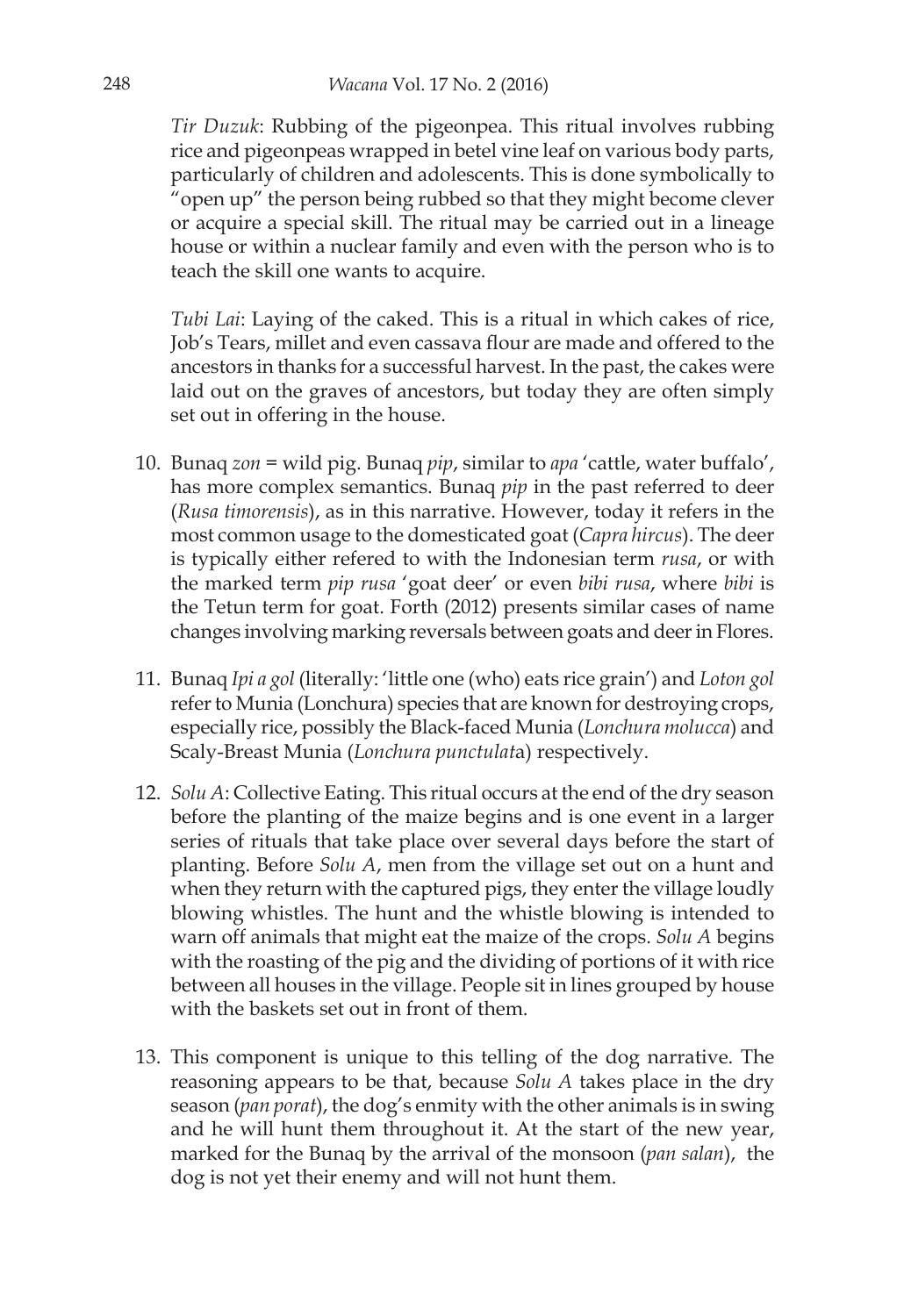#### **REFERENCES**

- Asmarini, Ni Putu, I Made Audiarga, I Made Pasek Parwata, and I Ketut Karyawan. 1998. *Sastra lisan Donggo*. Jakarta: Pusat Pembinaan dan Pengembangan Bahasa, Departemen Pendidikan dan Kebudayaan.
- Barnes, R. H. 1980. "[Review of] Louis Berthe and Claudine Friedberg, *Comment fut tranchée la liane céleste et autres textes de littérature oral bunaq (Timor, Indonésie)*, Paris: SELAF, 1978", *Journal of the Royal Asiatic Society* 112/1: 108.
- Berthe, Louis. 1959. "Sur quelques distiques bunaq (Timor central)", *Bijdragen tot de Taal-, Land- en Volkenkunde* 115: 336-371.
- Berthe, Louis. 1963. "Morpho-syntaxe du Bunaq (Timor central)", *L'Homme* Jan-Apr: 106-116.
- Berthe, Louis. 1972. *Bei Gua, itinéraire des ancétres, mythes des Bunaq de Timor*. Paris: CNRS.
- Campos, José Augusto Correia de. 1967. *Mitos e Contos do Timor Português*. Lisboa: Agência Geral do Ultramar.
- Forth, Gregory. 1992. "The pigeon and the friarbird; The mythical origin of death and daylight in East Indonesia", *Anthropos* 87: 432-441.
- Forth, Gregory. 2007. "Pigeon and friarbird revisited; A further analysis of an eastern Indonesian mythico-ornithological contrast", *Anthropos* 102: 495-513.
- Forth, Gregory. 2008. "Friarbird on Roti", *Anthropos* 103: 541-545.
- Forth, Gregory. 2012. "Marking-reversals and their relevance for prehistory; An eastern Indonesian case", *Oceanic Linguistics* 51: 456-469.
- Fox, James J. 1989. "To the aroma of the name; The celebration of a Rotinese ritual of rock and tree", *Bijdragen tot de Taal-, Land- en Volkenkunde* 145: 520-538.
- Fox, James J. 2006. "Genealogy and topogeny", in: James J. Fox, *The poetic power of place; Comparative perspectives on Austronesian ideas of locality*, pp. 91-102. Canberra: Australian National University. [E-press.]
- Fox, James J. 2011. "The articulation of tradition in Timor-Leste", in: Andrew McWilliam and Elizabeth G. Traube (eds), *Land and life in Timor-Leste; Ethnographic essays*, pp. 241-257. Canberra: Australian National University. [E-press.]
- Friedberg, Claudine. 1971. "L'agriculture des Bunaq de Timor et les conditions d'un équilibre avec le milieu", *Journal d'agriculture tropicale et de botanique appliquée* 18: 481-532.
- Friedberg, Claudine (ed). 1978. *Comment fut tranchée; La liane céleste et autres textes de littérature orale bunaq (Timor, Indonésie)*. Paris: SELAF.
- Hicks, David. 1997. "Friarbird on Timor: two Mambai myths of avian rivalry", *Anthropos* 92: 198-200.
- Hicks, David. 2006. "How friarbird got his helmet; Some novel features in an Eastern Indonesian narrative", *Anthropos* 101: 570-575.
- Jonker, Johann Christoph Gerhard. 1911. *Rottineesche teksten met vertaling*. Leiden: Brill.
- Mathijsen, A. 1915. *Eenige fabels en volkslegenden van de onderafdeeling Beloe*. The Hague: Nijhoff.